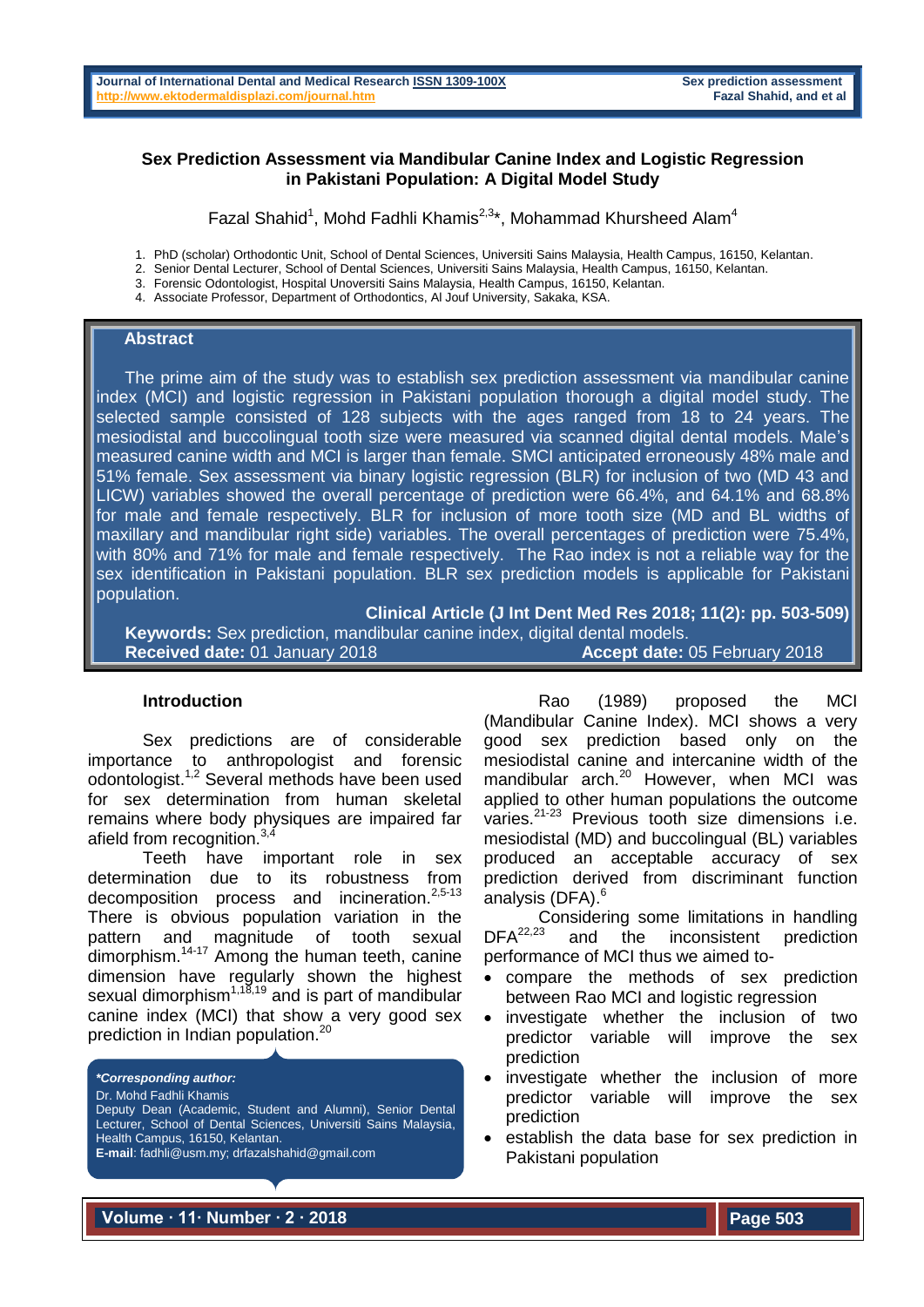# **Materials and methods**

Ethical approval was granted by the Ethics Committee of the Universiti Sains Malaysia (USM/JEPeM/140376) and informed consent was obtained from subjects. This investigation was designed and conducted according to the guidelines of Strengthening the Reporting of Observational studies in Epidemiology (STROBE), and we applied the STROBE specification in this manuscript.<sup>24</sup>

# *Sample size calculation*

All patients were of Pakistani origin determined via interviews, with mutual paternities and ancestors without any multi-ethnic nuptials. Their ages were between 18 to 24 years old. The sample size was calculated at a power of 80%, utilizing estimated standard deviations of 0.60mm, a biologically meaningful mean difference of 0.3mm, and equal sample sizes [25].

The calculated sample size was 128 subjects (64 males and 64 females). The following inclusion and exclusion criteria were used.

# *Inclusion criteria*

- Well-aligned mandibular arches, with normal patterns of growth and development.
- None of the participants had undergone orthodontic treatment, with all sound erupted permanent teeth (except third molars).
- Ideal occlusion with Class I molar and canine relationship with incisors according to the British Standards Institute<sup>26</sup>
- No crowding, cross bite and spacing.
- Straight profile (identify by examining the profile view).
- No craniofacial anomalies.

#### *Exclusion criteria*

- Interproximal caries or restorations.
- Missing or supernumerary teeth.
- Abnormal size or morphology of teeth.
- Tooth wear that affected the tooth size measurements.
- Damage to dental casts.

Oral and dental investigations were carried out with careful selection of subjects. Cross-examination of subjects was done to diminish sample bias and error; with an experienced orthodontist and dentists contributing throughout the screening sittings. Dental impressions of each subject were obtained with alginate impression material **(**Zhermack Orthoprint alginate ISO 1563 –ADA 18 Italy) and poured with dental stone (Type III hard plaster quick stone China) according to the manufacturer's instructions.

*Measurement of canine and intercanine width*



**Figure 1.** Fabrication of the digital models via Hirox digital stereomicroscope

Dental models of each subject were scanned using a Hirox digital stereomicroscope (SM) (HIROX KH7700 Japan) for the fabrication of the digital models (Figure 1).

The models were placed so that the occlusal plane was parallel with the table surface. Low magnification lens was used to scan the occlusal images of dental casts. The analysis software was equipped with auto calibrated system that ensure life size image regardless of the lens-object distance. SM is a reputable, valid $^{27}$  and reliable tool for such measurements with the accuracy of  $0.1 \times 10^{-6}$  mm. The acquisition of measurements was as follows-

**Volume ∙ 11∙ Number ∙ 2 ∙ 2018**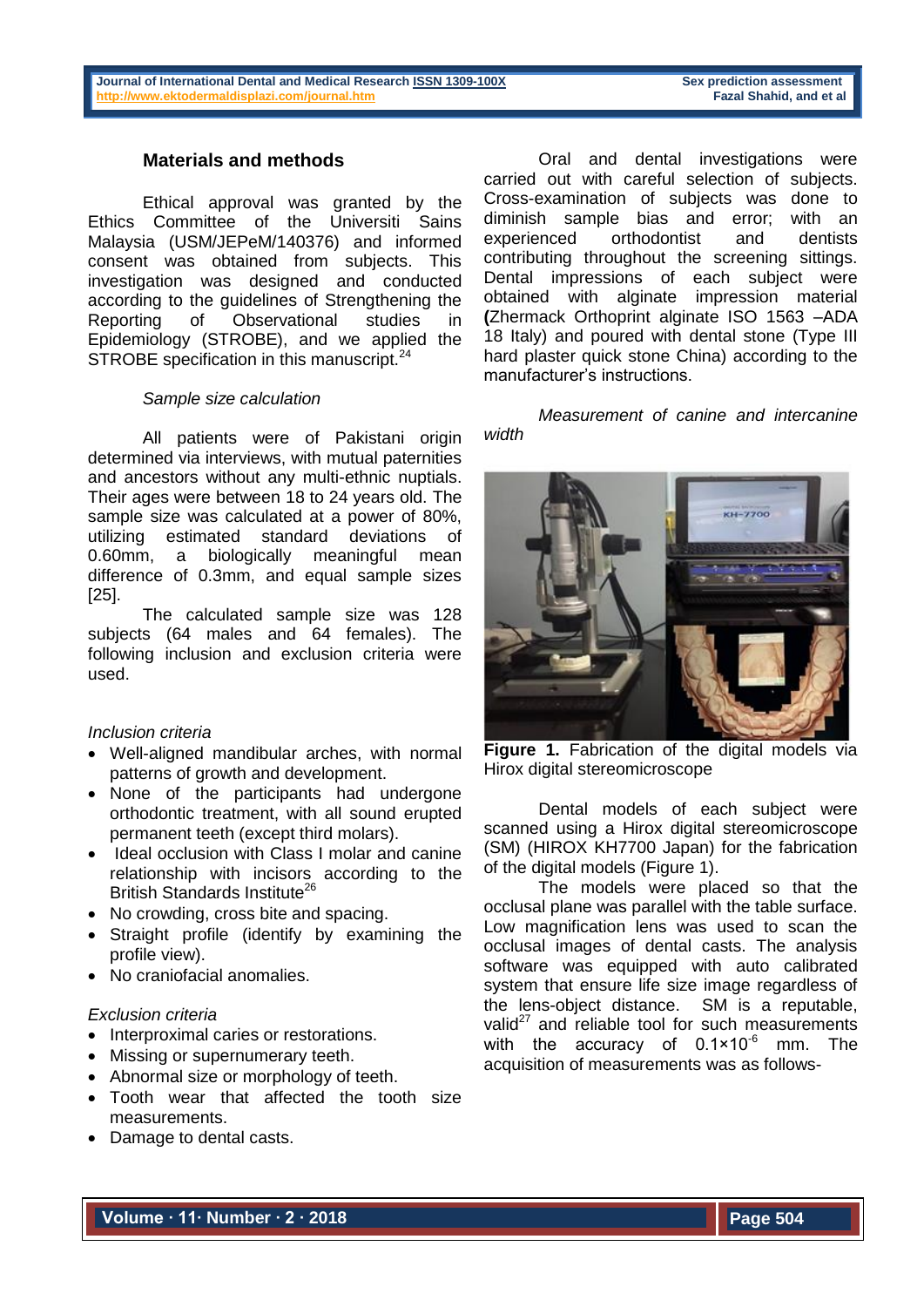

**Figure 2.** Measurement of (a) canine mesiodistal width (b) inter canine arch width

## *Variables Measurement*

Mesiodistal crown diameters were measured from the anatomical contact of one tooth to another perpendicular to the long axis of the teeth (Figure2a).**28,29** Buccolingual crown diameters were measured from the maximum distance buccolingually perpendicular to the mesiodistal land mark. The mandibular intercanine widths were obtained between the cusp tips **(Figure 2b)**.

# *SMCI calculation for current study*

SMCI = ((Mean male MCI-Standard deviation) + (Mean female MCI + Standard deviation))/2  $SMCI = ((0.2617 - 0.02486) + (0.2588 + 0.01991))/2$ 

SMCI = 0.25775 (Values larger than SMCI were assigned as male)

## *Error study*

20% of dental casts were randomly selected for intra-observer errors. The time interval between the first and second readings was approximately 2 weeks. The method error (ME) was analyzed by the Dalhberg's formula: ME =  $(Σ (x₁-x₂)^2/ 2(28))^{1/2}$ . Where  $x₁$  is the first measurement, x2 the second measurement and n the number of repeated measurements.<sup>30</sup>

*Statistical analyses*

The data were verified and analyzed statistically using IBM SPSS Statistics Version 22.0 (Armonk, NY: IBM Corp.) with the significance level set at  $5\%$   $(P < 0.05)$ . Independent t tests were applied to compare mean values between males and females for lower left canine tooth size and inter-canine width. Logistic regression was used for the determination of sex prediction in which the outcome was in a binary form.<sup>31</sup>

## **Results**

#### *Univariate sex differences*

Table 1 shows the measured canine and intercanine width are larger statistically in males than in females (p<0.05).

| MCI   | M<br>F | 64 | .26   | .02  | Lower | Upper |       |
|-------|--------|----|-------|------|-------|-------|-------|
|       |        |    |       |      |       |       |       |
|       |        |    |       |      | .00   | .01   | .468  |
|       |        | 64 | .26   | .02  | .00   | .01   |       |
| SMCI  | M      | 64 | .26   | .00  | .00   | .00   | 1.000 |
|       | F      | 64 | .26   | .00  | .00   | .00   |       |
| MD 43 | M      | 64 | 7.03  | .43  | .11   | .41   | .001  |
|       | F      | 64 | 6.77  | .43  | .11   | .41   |       |
| LICW  | M      | 64 | 26.98 | 1.92 | .09   | 1.40  | .026  |
|       | F      | 64 | 26.24 | 1.82 | .09   | 1.40  |       |

#### **Table 1.** Univariate sex differences.

MCI, mandibular canine index; SMCI, Standard mandibular canine index, MD, Mesiodisatal width; LICW, Lower arch inter canine width; N, number of subject; CI, confidence interval; SD, standard deviation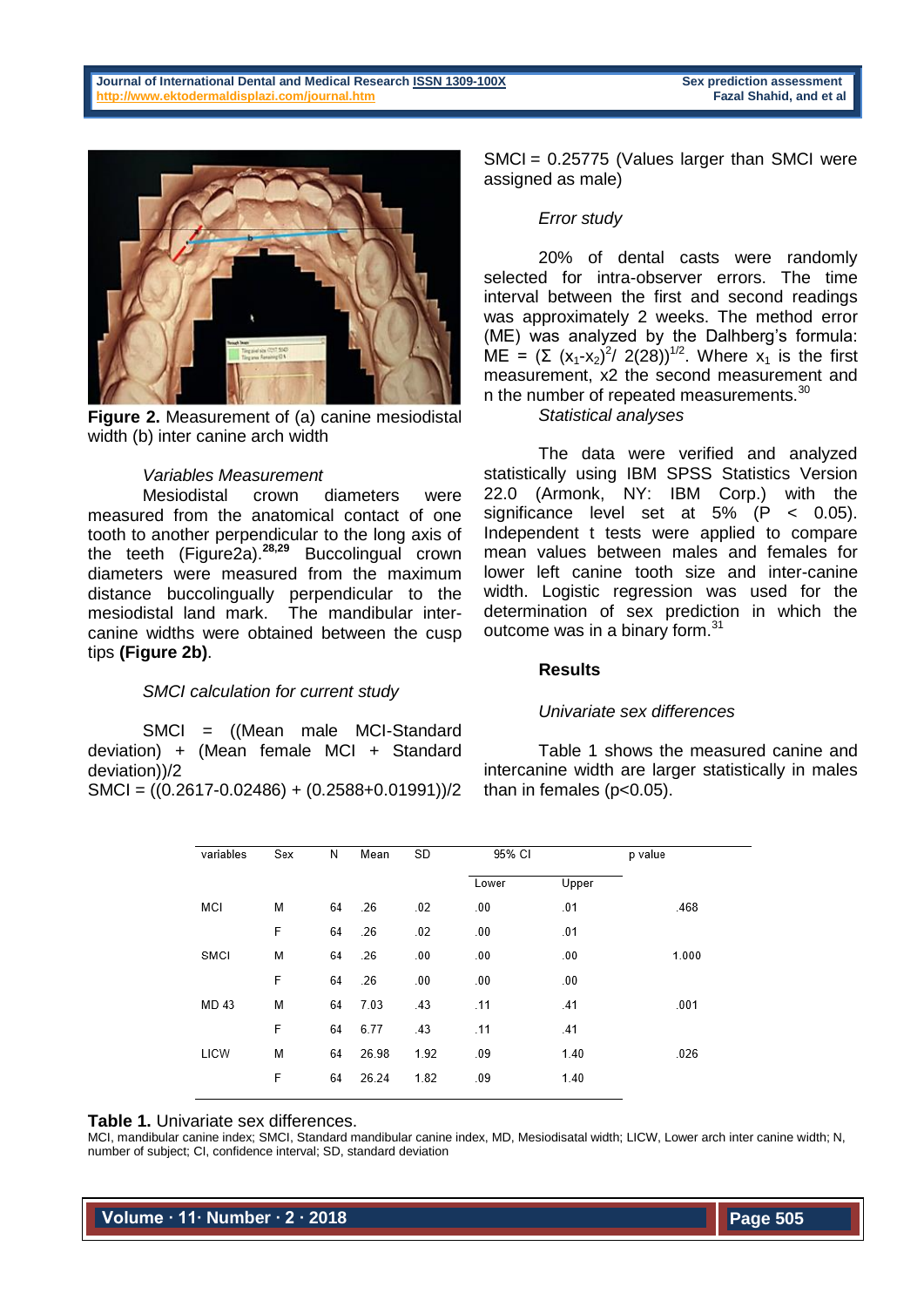*Prediction via SMCI*

Table 2 shows the percentage of accurate prediction of 51.30% and 43.70% for male and

| <b>Sex</b> | Accurate<br>Prediction | <b>False prediction</b> |
|------------|------------------------|-------------------------|
|            |                        |                         |
| Male       | 51.30%                 | 48.70%                  |
|            |                        |                         |
| Female     | 43.70%                 | 56.30%                  |

**Table 2.** SMCI percentage of predictability.

*Sex assessment via logistic regression (BLR) for inclusion of MCI variables.*

| Variables B |               |      |                 | $Exp(B)$ Wald S.E. 95% C.I.<br>EXP(B) |       | Sig. |
|-------------|---------------|------|-----------------|---------------------------------------|-------|------|
|             |               |      |                 | Lower                                 | Upper |      |
| MD 43       | $-1.274$ .280 |      | 7.192 .475 .110 |                                       | 710   | -007 |
| LICW        | $-0.136$      | -873 | 1.578 108 706   |                                       | 1.079 | -209 |

**Table 3.** Summary of Logistic Regression Analysis for variables predicting.

Table 3 shows the BLR for the MD 43 and lower intercanine width variables. The overall percentage of prediction was 66.4%, (64.1% and 68.8% for male and female respectively).

female respectively in the study subjects. While 48.70% male and 56.30% female were anticipated erroneously.

The model summary showed, the -2 log like hood value is 164.39. While the Hosmer– Lemeshow test did not show any significant difference between the measured and the predicted sex (x= 6.236; df =8; p= 0.621). **Figure 3** shows the classification plot for accuracy of prediction model.



**Figure 3.** Classification plot for accuracy of prediction model Predicted for MD 43 and LICW with Cut Value is .50. Symbols: M – Male F – Female, Each Symbol Represents 5 Cases.

*Sex assessment via logistic regression for inclusion of more variables.*

| Variables      | в       | Exp(B) | Wald | S.E. | 95% C.I.fpr<br>EXP(B) |       | Sig.  |
|----------------|---------|--------|------|------|-----------------------|-------|-------|
|                |         |        |      |      | Lower                 | Upper |       |
| $M \times 11$  | $-1.03$ | 0.36   | 1.87 | 0.75 | 0.08                  | 1.57  | 0.172 |
| Mx12           | 0.46    | 1.59   | 0.42 | 0.72 | 0.39                  | 6.47  | 0.517 |
| Mx13           | $-0.20$ | 0.82   | 0.08 | 0.72 | 0.20                  | 3.38  | 0.781 |
| $M \times 14$  | $-0.11$ | 0.90   | 0.02 | 0.89 | 0.16                  | 5.17  | 0.902 |
| Mx15           | 0.87    | 2.38   | 1.07 | 0.84 | 0.46                  | 12.32 | 0.3   |
| Mx16           | 0.14    | 1.14   | 0.06 | 0.55 | 0.39                  | 3.36  | 0.806 |
| $M \times 17$  | $-1.49$ | 0.23   | 7.25 | 0.55 | 0.08                  | 0.67  | 0.007 |
| Mn41           | 0.31    | 1.36   | 0.11 | 0.92 | 0.22                  | 8.32  | 0.739 |
| Mn42           | $-1.47$ | 0.23   | 1.49 | 1.20 | 0.02                  | 2.43  | 0.222 |
| Mn43           | $-0.76$ | 0.47   | 0.89 | 0.81 | 0.10                  | 2.26  | 0.345 |
| Mn44           | 1.92    | 6.85   | 4.27 | 0.93 | 1.10                  | 42.47 | 0.039 |
| Mn45           | 0.19    | 1.20   | 0.05 | 0.80 | 0.25                  | 5.82  | 0.817 |
| Mn46           | $-1.08$ | 0.34   | 4.15 | 0.53 | 0.12                  | 0.96  | 0.042 |
| Mn47           | $-0.52$ | 0.59   | 1.23 | 0.47 | 0.24                  | 1.49  | 0.268 |
| MxB11          | $-0.26$ | 0.77   | 0.15 | 0.66 | 0.21                  | 2.82  | 0.695 |
| MxB12          | $-0.16$ | 0.85   | 0.06 | 0.65 | 0.24                  | 3.05  | 0.807 |
| $M \times B13$ | $-0.63$ | 0.53   | 0.74 | 0.73 | 0.13                  | 2.23  | 0.389 |
| MxB14          | $-0.90$ | 0.41   | 1.32 | 0.78 | 0.09                  | 1.89  | 0.251 |
| $M \times B15$ | 0.34    | 1.40   | 0.15 | 0.88 | 0.25                  | 7.91  | 0.701 |
| MxB16          | 0.33    | 1.40   | 0.26 | 0.65 | 0.39                  | 5.01  | 0.61  |
| $M \times B17$ | 0.05    | 1.05   | 0.02 | 0.43 | 0.45                  | 2.45  | 0.902 |
| MnB41          | $-2.09$ | 0.12   | 2.49 | 1.33 | 0.01                  | 1.66  | 0.115 |
| MnB42          | 1.64    | 5.14   | 1.96 | 1.17 | 0.52                  | 50.83 | 0.162 |
| MnB43          | $-0.46$ | 0.64   | 0.48 | 0.66 | 0.17                  | 2.31  | 0.491 |
| MnB44          | $-0.72$ | 0.49   | 0.67 | 0.88 | 0.09                  | 2.73  | 0.413 |
| MnB45          | 0.04    | 1.04   | 0.00 | 0.74 | 0.24                  | 4.46  | 0.961 |
| MnB46          | 0.16    | 1.17   | 0.06 | 0.64 | 0.33                  | 4.12  | 0.807 |
| MnB47          | 0.68    | 1.97   | 1.13 | 0.64 | 0.56                  | 6.88  | 0.288 |

**Table 4**. Summary of Logistic Regression Analysis for variables predicting sex via adding more variables.

**Volume ∙ 11∙ Number ∙ 2 ∙ 2018**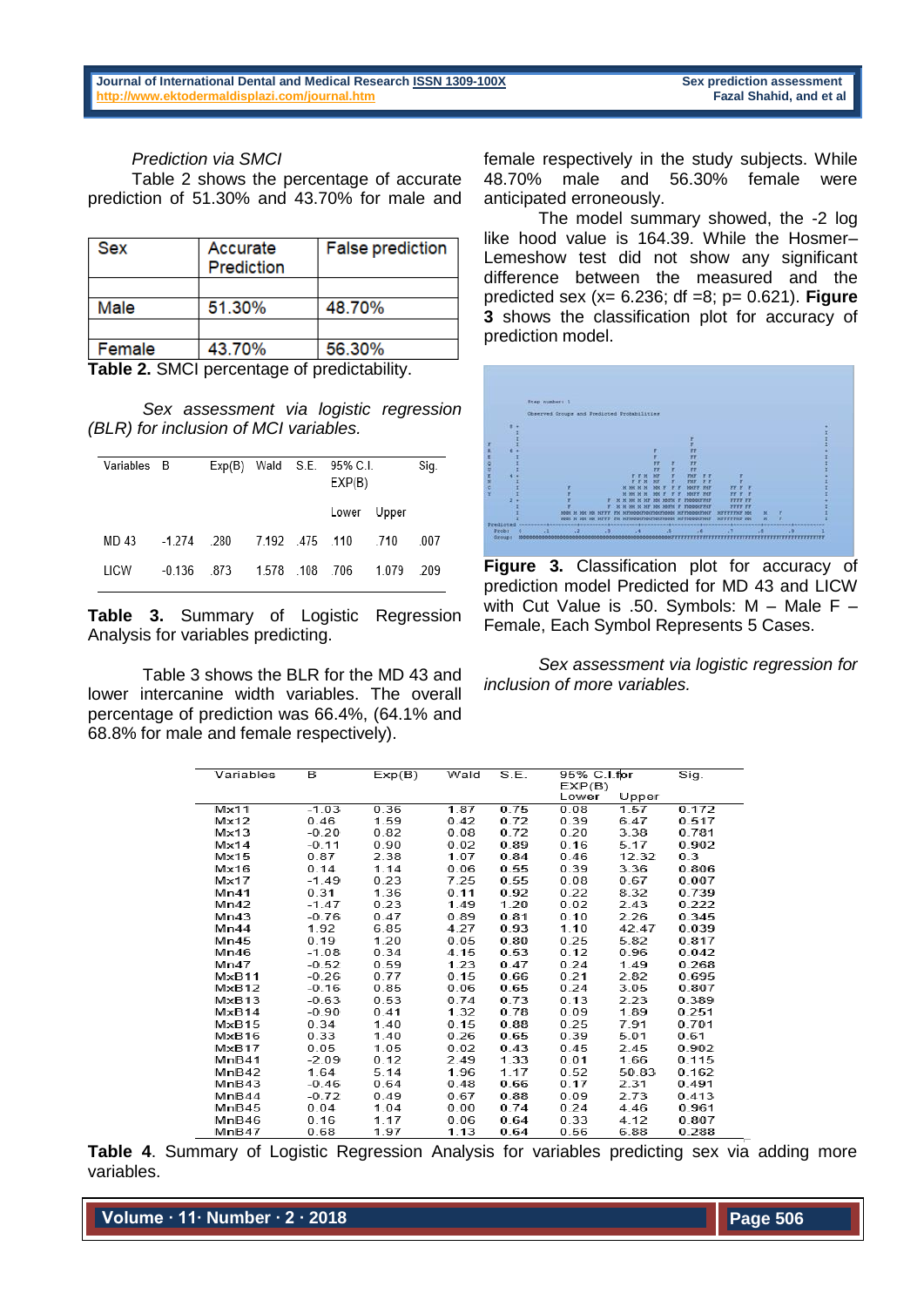**Journal of International Dental and Medical Researc[h ISSN 1309-100X](http://www.ektodermaldisplazi.com/dergi.htm) Sex prediction assessment <http://www.ektodermaldisplazi.com/journal.htm>Fazal Shahid, and et al**

Table 4 shows the BLR for inclusion of more tooth size (via MD and BL widths of maxillary and mandibular right side) variables. The overall percentages of prediction were 75.4%, (80% and 71% for male and female respectively). The model summary showed, the - 2 log like hood value is 119.18. While the Hosmer–Lemeshow test did not show any significant difference between the measured and the predicted sex  $(x= 11.75; df = 8; p = 0.621)$ . Figure 4 shows the classification plot for accuracy of prediction model.



**Figure 4**. Classification plot for accuracy of prediction model Predicted via tooth size (via MD and BL widths of maxillary and mandibular right side) variables, with Cut Value is .50. Symbols: M – Male F – Female, Each Symbol Represents .5 Cases.

# **Discussion**

Tooth size and arch dimension has sexual disparities, along with the population and racial dimorphism around the globe. $2,3,14,16$  However. the canine teeth have shown the greatest variation and the sturdiest teeth in the oral cavity used for forensic investigation. Researchers selected the canine tooth and other variables as a gender predictor. $3,20$  Current study found that single canine variable is not an accurate predictor for Pakistani population.

The sexual dimorphism via tooth dimensions is established by various researchers.<sup>2,5-13</sup> Current study evaluates the gender prediction via SMCI as a cut-off point. The percentage of accurate prediction of 56.3% and 43.8 % for male and female were obtained respectively from the study subjects. However, due to the considerable overlapping of male and female values, it is unwise to rely on the SMCI measurements singularly. Our study evaluated the gender prediction for the Pakistani population

**Volume ∙ 11∙ Number ∙ 2 ∙ 2018**

via adding two variables (the MD 43 and LICW variables) into a logistic regression. The overall percentage of prediction was 66.4%, which is slightly better than MCI Rao's prediction. A MD43 variable contributed significantly to the regression. The prediction result 66.4% is only slightly better than chance, thus rose the question whether by inclusion of more crown dimension variables would improve the sex prediction. Twenty-eight variables were tested that three variables were selected contributing significantly to the regression analysis. The overall percentage of prediction was 75.4%. The results indicated that adding more variables improved the prediction rate. Figure 5 shows the ROC plot for accuracy of prediction model. Therefore, the MCI use is inadequate for forensic odonatological and anthropological investigation. Various researchers<sup>22,29,32-36</sup> in Table 5 shows the agreement and disagreements with canine index gender assessment.



**Figure 5.** ROC curve for the predicted probabilities of adding (via MD and BL widths of maxillary and mandibular right side) more tooth size variables.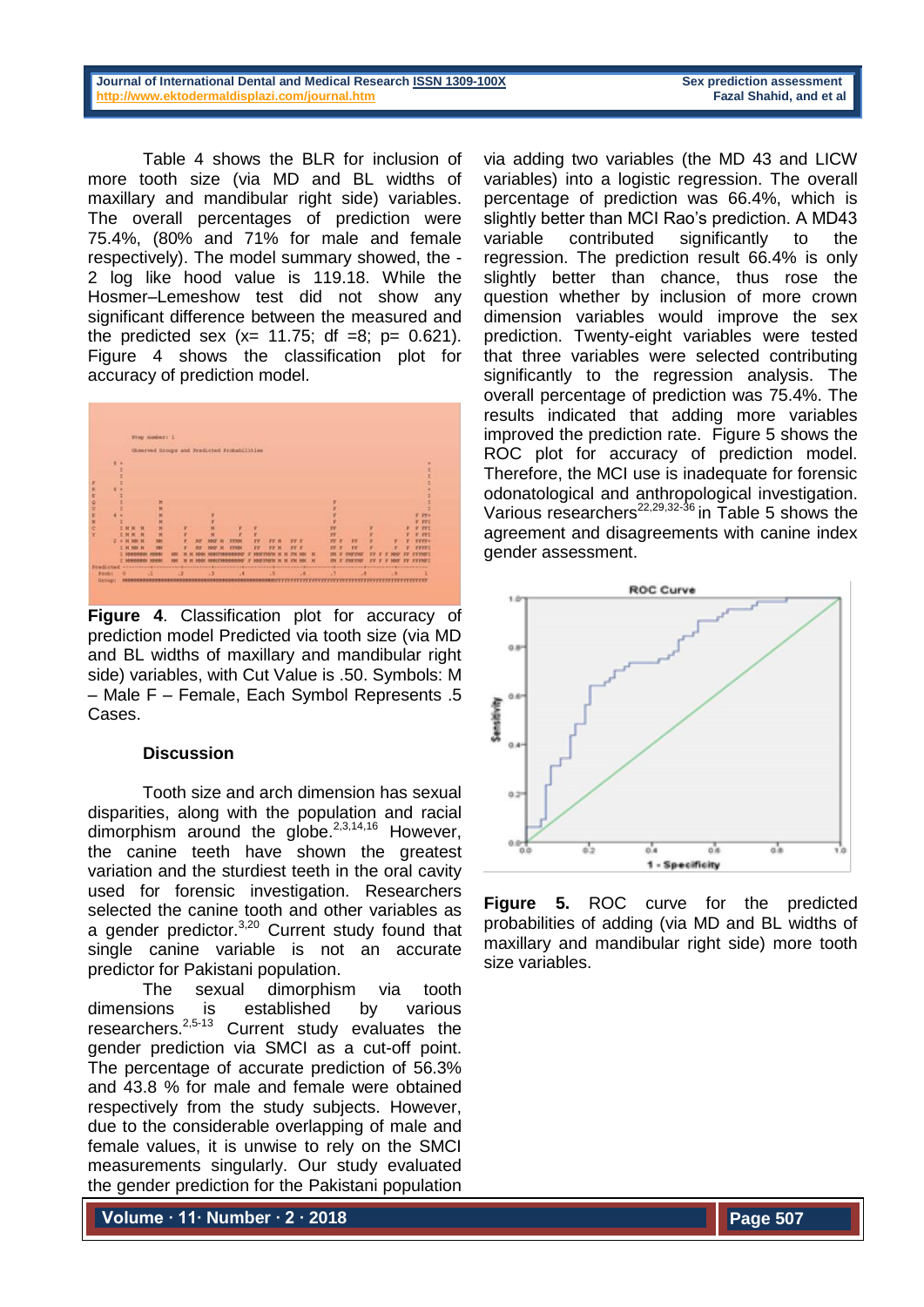| <b>Author</b>    | Valuable tool for | <b>Study</b> |          |
|------------------|-------------------|--------------|----------|
| Name/year        | gender            | Population   |          |
|                  | determination     |              |          |
| Current study    | Disagree          | Pakistani    |          |
| (2017)           |                   |              |          |
| Acharya and      | Disagree          | Nepalese     | th<br>30 |
| Mainali (2009)   |                   |              | CI<br>H  |
| Acharya, Angadi  | Disagree          | Indian       | fo       |
| et al. (2011)    |                   |              |          |
| Bakkannavar,     | Agree             | South India  | 1.       |
| Manjunath et al. |                   |              |          |
| (2015)           |                   |              | 2.       |
| Gupta and        | Agree             | India        | 3.       |
| Daniel (2016)    |                   |              | 4.       |
| Hussain M        | Agree             | Pakistani    | 5.       |
| Siddiqui et al.  |                   |              | 6.       |
| (2012)           |                   |              |          |
| Khaitan,         | Agree             | Indian       | 7.<br>8. |
| Ramaswamy et     |                   |              | 9.       |
| al. (2014)       |                   |              |          |
| Latif, Rashid et | Agree             | North India  | 10.      |
| al. (2016)       |                   |              | 11.      |
|                  |                   |              |          |

**Table 5.** Agreement and disagreement with canine index gender assessment.

# **Conclusion**

- The Rao index is not a reliable way for the sex identification in Pakistani population.
- Inclusion of two predictor variable improved the sex prediction.

**Volume ∙ 11∙ Number ∙ 2 ∙ 2018**

- Inclusion of more predictor variable improved the sex prediction.
- our study establish the gender prediction model data base via BLR for sex prediction in Pakistani population.

## **Acknowledgement**

The authors would like to acknowledge e support from the Universiti Sains Malaysia 304/PPSG/61313104 short-term grant and Vicehancellor Award 2016. Gratitude also to ospital Universiti Sains Malaysia and the staff r accessing the radiological archive.

#### **References**

- **1.** Lund H, Mörnstad H. Gender determination by odontometrics in a Swedish population. J Forensic Odonto-stomatol 1999; 17(2) 30-34
- **2.** İşcan MY, Kedici PS. Sexual variation in bucco-lingual dimensions in Turkish dentition. Forensic Sci Int 2003; 137(2)160-164
- **3.** Boaz K, Gupta C. Dimorphism in human maxillary and mandibular canines in establishment of gender. J Forensic Dent Sci 2009; 1(1) 42
- **4.** Vodanović M, Dumančić J, Demo Z, Mihelić D. Determination of sex by discriminant function analysis of mandibles from two Croatian archaeological sites. Acta Stomatol Croatica 2006; 40(3) 263-277
- **5.** Acharya AB, Mainali S. Univariate sex dimorphism in the Nepalese dentition and the use of discriminant functions in gender assessment. Forensic Sci Int 2007; 173(1) 47-56.
- **6.** Khamis MF, Taylor JA, Malik SN, Townsend GC. Odontometric sex variation in Malaysians with application to sex prediction. Forensic Sci Int 2014; 234 183. e1-183.e7.
- **7.** Ateş M, Karaman F, Işcan MY, Erdem TL. Sexual differences in Turkish dentition. Legal Med 2006; 8(5) 288-292.
- **8.** Prabhu S, Acharya AB. Odontometric sex assessment in Indians. Forensic Sci Int 2009; 192(1) 129. e1-129. e5.
- Pereira C, Bernardo M, Pestana D, Santos JC, de Mendonça MC. Contribution of teeth in human forensic identification– Discriminant function sexing odontometrical techniques in Portuguese population, J Forensic Legal Med 2010; 17(2) 105- 110.
- **10.** Zorba E, Moraitis K, Eliopoulos C, Spiliopoulou C. Sex determination in modern Greeks using diagonal measurements of molar teeth. Forensic Sci Int 2012; 217(1) 19-26.
- **11.** Yap Potter RH. Univariate versus multivariate differences in tooth size according to sex. J Dent Res 1972; 51(3) 716-722.
- **12.** Rosenzweig KA. Tooth form as a distinguishing trait between sexes and human populations. J Dent Res 1970; 49(6) 1423- 1426.
- **13.** Shahid F, Alam MK, Khamis MF, Honda Y, Sugita Y, Maeda H. Geomorphometrics of tooth size and arch dimension analysis by conventional digital caliper and digital stereomicroscope to establish standard norms for the Pakistani population. J Hard Tiss Biol 2015; 24(2) 155-168.
- **14.** Acharya AB, Mainali S. Sex discrimination potential of buccolingual and mesiodistal tooth dimensions. J Forensic Sci 2008; 53(4) 790-792.
- **15.** Yuen KK, So LL, Tang EL. Mesiodistal crown diameters of the primary and permanent teeth in southern Chinese—a longitudinal study. Euro J Orthod 1997; 19(6) 721-731.